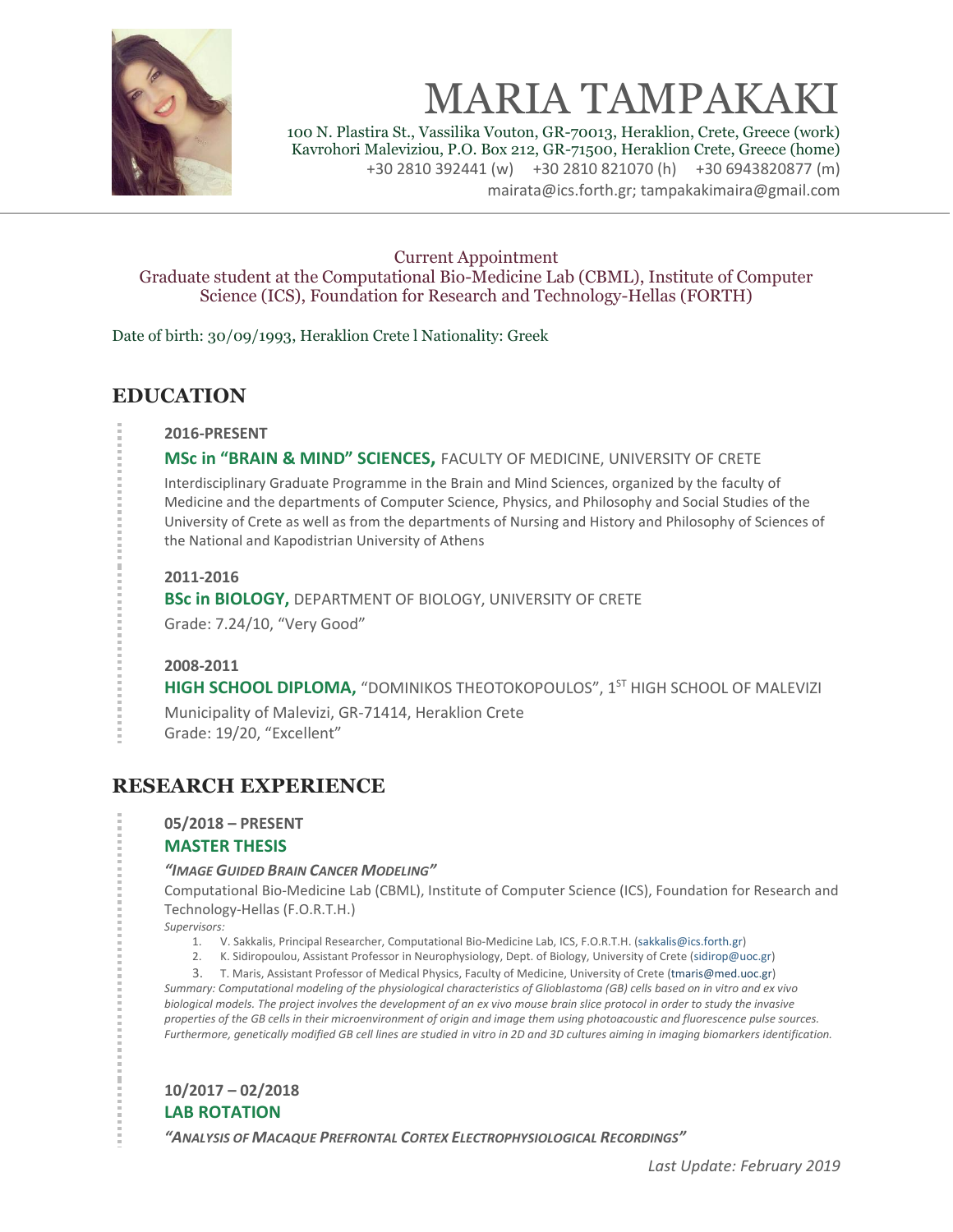Laboratory of Visual Cognition, Faculty of Medicine, University of Crete *Supervisor:*

G.Gregoriou, Associate Professor, Medical School, University of Crete [\(gregoriou@uoc.gr\)](mailto:gregoriou@uoc.gr) *Summary: Off-line analysis in MATLAB of macaque prefrontal cortex (PFC) electrophysiological activity regarding the PFC relationship to attention.*

**05/2017 – 09/2017**

#### **LAB ROTATION**

#### *"IN VITRO/IN SILICO STUDY OF THE ROLE OF PHYSIOLOGICAL FACTORS AFFECTING TUMOR GROWTH IN PRIMARY*

#### *GLIOBLASTOMA CELL LINES"*

Computational Bio-Medicine Lab (CBML), Institute of Computer Science (ICS), Foundation for Research and Technology-Hellas (F.O.R.T.H.)

*Supervisor:*

V. Sakkalis, Principal Researcher, Computational Bio-Medicine Lab, ICS, F.O.R.T.H. [\(sakkalis@ics.forth.gr\)](mailto:sakkalis@ics.forth.gr)

*Summary:*

*In Vitro/In Silico study of physiological characteristics of Glioblastoma (GB). Parametrization and validation of a hybrid discretecontinuous patient-specific computational model based on theoretical and experimental results.*

#### **09/2015 – 07/2016**

#### **BACHELOR THESIS**

#### *"COGNITIVE FLEXIBILITY IN ADOLESCENT AND ADULT MICE"*

Neurophysiology and Behavior Lab, Dept. of Biology, University of Crete *Supervisor:*

K. Sidiropoulou, Assistant Professor in Neurophysiology, Dept. of Biology, University of Crete [\(sidirop@uoc.gr\)](mailto:sidirop@uoc.gr) *Summary: Development of the Attentional Set-Shifting Task behavioral protocol in order to study the cognitive flexibility in adolescent and adult mice.*

#### **07/2015 – 09/2015**

#### **INTERNSHIP**

Molecular and Cellular Cognition Lab, German Center for Neurodegenerative Diseases (DZNE), Research Center Caesar, Bonn, Germany

*Supervisor:*

D. Ehninger, Principal Investigator, Molecular and Cellular Cognition Lab, German Center for Neurodegenerative Diseases (DZNE), Research Center Caesar, Bonn, Germany [\(dan.ehninger@dzne.de\)](mailto:dan.ehninger@dzne.de)

*Summary: Brief training on basic Molecular Biology techniques (Western Blot, PCR etc.) and biological image analysis using Cell Profiler.*

#### **03/2015 – 06/2015 LAB ROTATION**

## Neurophysiology and Behavior Lab, Dept. of Biology, University of Crete

*Supervisor:*

K. Sidiropoulou, Assistant Professor in Neurophysiology, Dept. of Biology, University of Crete [\(sidirop@uoc.gr\)](mailto:sidirop@uoc.gr) *Summary: Video Analysis of behavioral experiments using JWatcher.*

#### **2012**

#### **VOLUNTARY LAB ROTATION**

Natural History Museum of Crete *Supervisor:* P. Lymperakis, Curator of Vertebrates at the Natural History Museum of Crete [\(lyberis@nhmc.uoc.gr\)](mailto:lyberis@nhmc.uoc.gr) *Summary: Species classification of birds and small mammals.*

## **SCHOLARSHIPS**

*10/2018 – Present:* Graduate Fellowship funded by F.O.R.T.H.